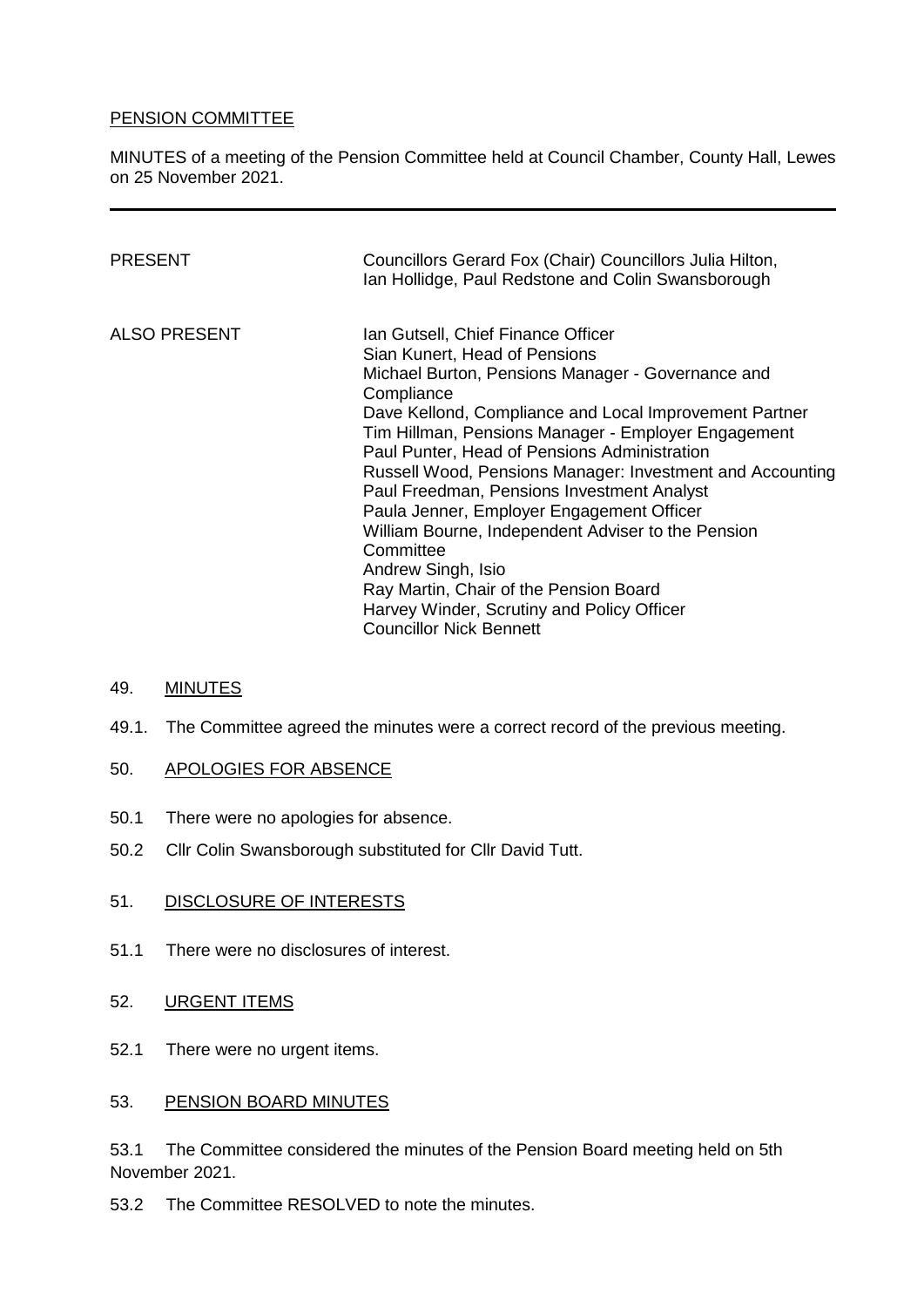## 54. GOVERNANCE REPORT

54.1. The Committee considered a report providing an update on various governance workstreams completed and changes effecting Local Government Pension Schemes (LGPS) and the East Sussex Pension Fund (ESPF or the Fund).

54.2. The Committee RESOLVED to:

- 1) Note the report;
- 2) Endorse the draft terms of reference for the Administration working group; and

3) Endorse the draft terms of reference for the Communications working group.

## 55. EMPLOYER ENGAGEMENT REPORT

55.1. The Committee considered a report providing updates on Employer Engagement activities including communications and the collection of Employer contributions up to August 2021 which were due on 19 September 2021.

55.2. The Committee RESOLVED to note the report.

## 56. PENSIONS ADMINISTRATION REPORT

56.1. The Committee considered a report providing an update on matters relating to Pensions Administration activities.

56.2. The Committee's discussion included the following key issues:

- Performance has improved for October 2021, with the call answered within 20 seconds Key Performance Indicator (KPI) increasing to 64% and call abandonment rate falling to 9%.
- The Helpline is still run by Surrey County Council as part of the Orbis service, with around 4 Full Time Equivalent (FTE) posts covering the ESPF. The number of contacts with the Helpline is as follows: July 2,737, August 2,270, September 2,336, and October 2,024. Out of these, 61% are via email, for example, for October there were 767 telephone calls, 1,241 emails and 16 call backs. This amounts to 20-25 items of correspondence dealt with per staff member per day.
- The Annual Benefit Statement (ABS) does not trigger people to contact the helpdesk with specific questions about the ABS, however, it does drive general pension correspondence by reminding people that they may have an issue with their pension that they need to report, for example, updating their marriage status.
- Whilst the ESPF helpdesk is part of Orbis, since October ESPF members contact it via a separate website and telephone line. There is not currently a live chat facility but this and other improvements will be investigated by the Fund's communications manager once they are appointed. I-Connect and the use of robotics is also expected to improve performance of the service and deal with more basic queries, with the Pensions Administration Team (PAT) eventually being a last resort to deal with complex calculations and questions.
- There are eight vacancies within the PAT. The team is working to resolve final job evaluation and team structural issues to enable recruitment to these vacancies to be completed. The use of robotics – signed off by the East Sussex County Council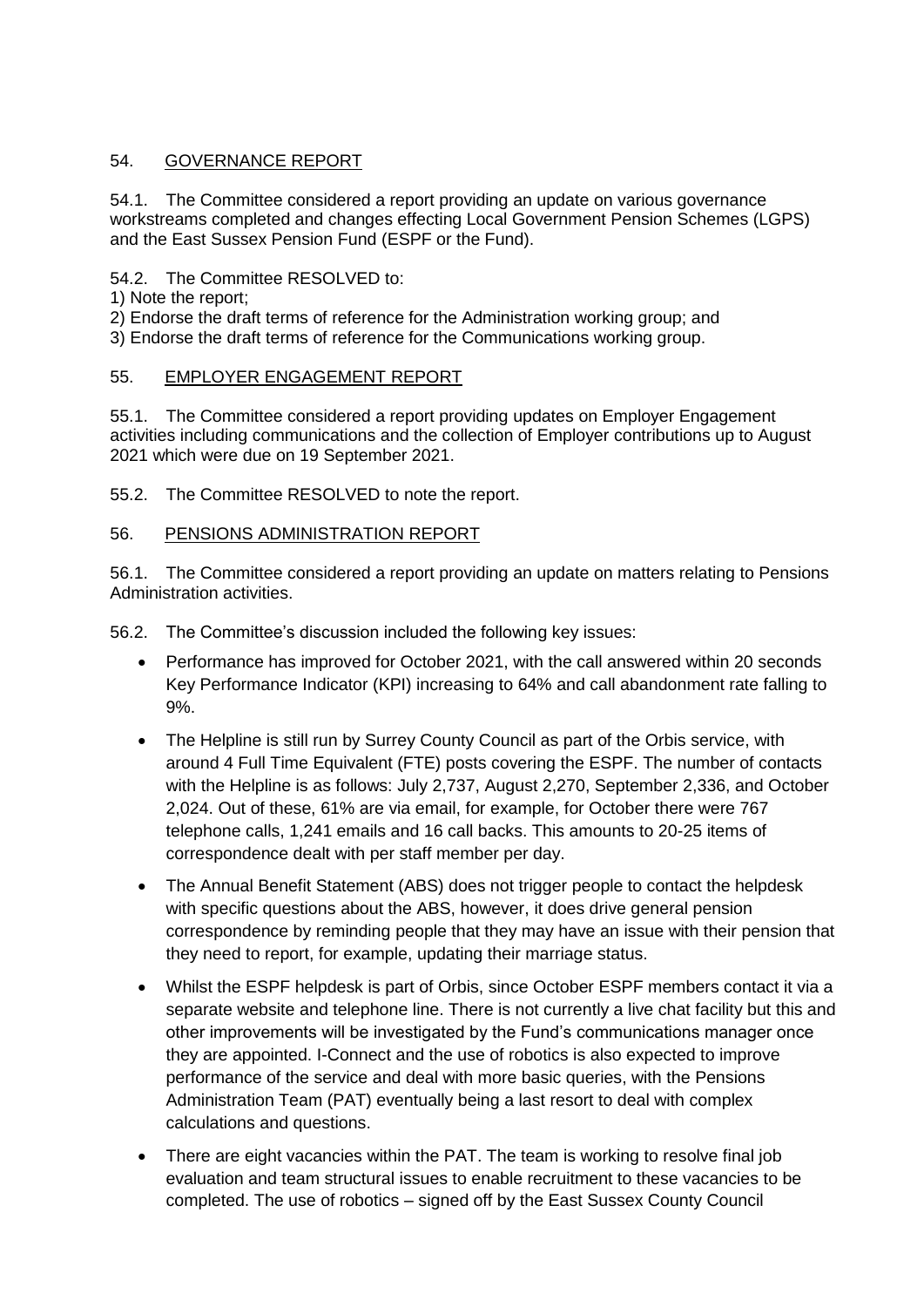Corporate ICT service – will also help with the capacity of the PAT once they are developed.

- The PAT staff are generally happy working from home and have remained as productive as when they were in the office. The ESCC corporate guidelines currently require staff to work from home unless there is a need to be in the office. This will eventually switch to hybrid working with at least one day per week in the office, although not until the current COVID-19 guidelines are reviewed in January. The PAT will process map its strategic needs and develop a team agreement based on a hybrid way of working that is best for the Team.
- 56.3. The Committee RESOLVED to note the report.

## 57. EAST SUSSEX PENSION FUND ANNUAL REPORT AND ACCOUNTS 2020/21

57.1. The Committee considered a report containing a draft Annual Report and Accounts 2020/21 for approval.

57.2. The Committee discussed how determining a fund's management costs relative to other funds is difficult but it is possible to benchmark the management costs of the ESPF with other Funds by comparing their Annual Accounts. Whilst the Chartered Institute of Public Finance and Accountancy (CIPFA) will challenge the management costs of Funds where it deems them to be too high, making a judgement about management costs is difficult. By way of example, the ESPF costs have increased since bringing the PAT in house, but the Fund had previously spent less than comparable funds on its overall team, which had the adverse effect of a poorer service and increasing consultancy costs. Management costs, however, remain a relatively modest overall percentage of the total assets under management despite bringing the PAT inhouse and doubling the size of the rest of the pensions team to 12 FTE.

57.3. The Committee RESOLVED to:

1) approve the draft Pension Fund Annual Report and Accounts 2020/21; and 2) request confirmation via email what is meant by "agency costs" in the Accounts (p.144).

### 58. EAST SUSSEX PENSION FUND QUARTERLY BUDGET REPORT

58.1. The Committee considered a report providing an update on the 2021/22 Forecast Financial Outturn.

58.2. The Committee RESOLVED to note the report.

### 59. TRAINING REPORT

59.1. The Committee considered a report providing an update on training needs, opportunities undertaken and planned events.

59.2. The Committee's discussion included the following key issues:

- The Committee will look to have training on subjects as they become relevant, for example, training on the triennial valuation around the start of valuation next year. This may take place prior to committee meetings from time to time.
- Training should be undertaken on understanding the new Task Force on Climate-Related Financial Disclosures (TCFD) reporting requirements, climate modelling – which will be a major piece of work for the Committee – and impact investing and impact funds – particularly understanding types of impact investing other than through listed assets, such as investing in social housing. Pensions for People provide a good impact fund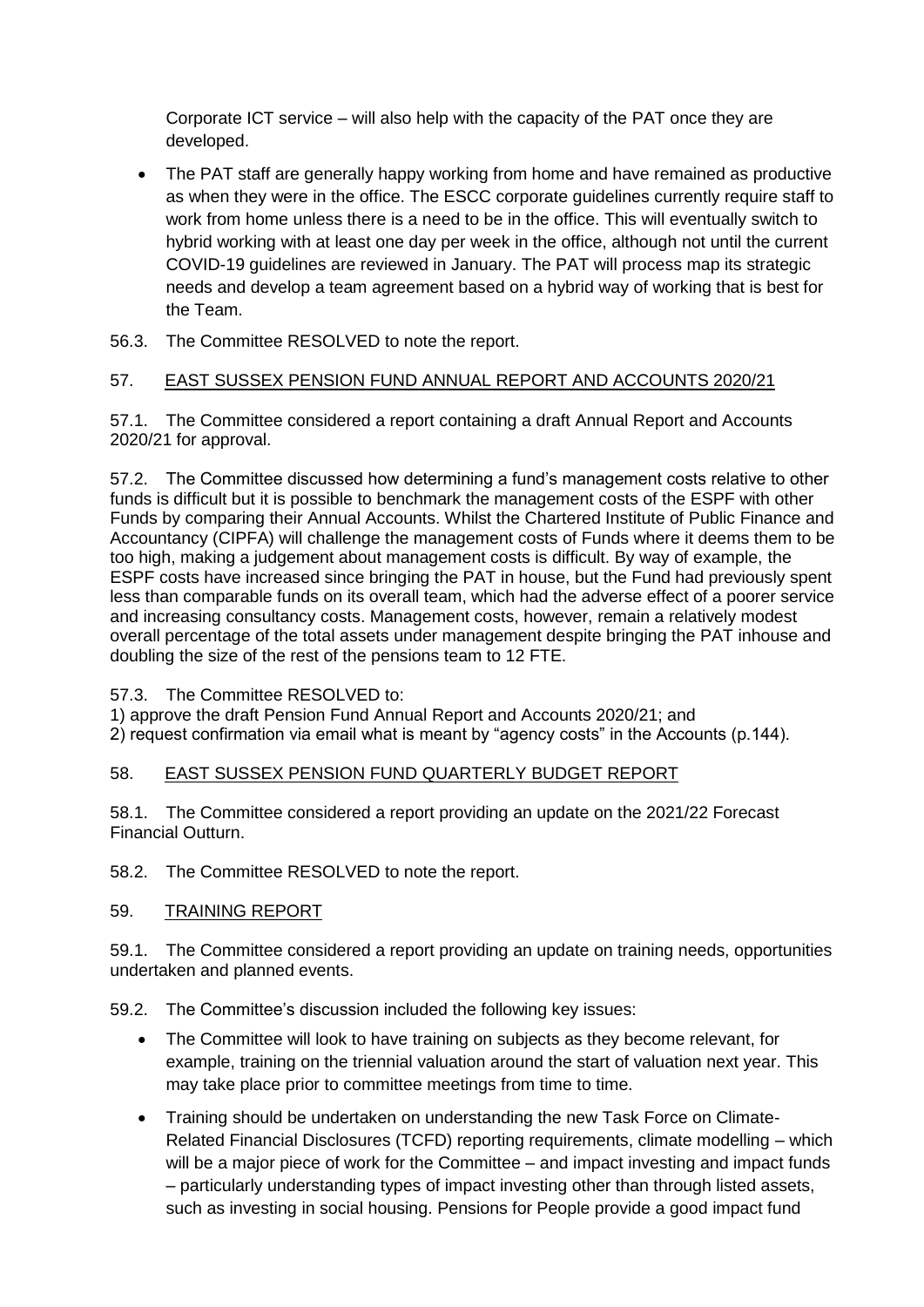training session and WHEB Asset Management LLP provided a presentation at the Employers' Forum on the subject.

59.3. The Committee RESOLVED to:

1) note the report;

2) agree to request future training on triennial valuation, impact funds, TCFD and climate modelling; and

3) request that the WHEB presentation provided to the employer forum on impact funds is circulated for information.

## 60. RISK REGISTER

- 60.1. The Committee considered the ESPF Risk Register.
- 60.2. The Committee's discussion included the following key issues:
	- The dissolution of the previous pensions administration arrangements is now complete and so could be removed as a risk.
	- A project is underway to replace the finance system of ESCC that will affect the way the Fund produces accounts, payroll and how ESCC as an employer provides information to the Fund via I-Connect and this may pose a future risk to the Fund.
	- A project has begun with the ESCC ICT service to test the resilience of the Fund to a cyber security attack such as a ransomware attack.

# 60.3. The Committee RESOLVED to:

1) note the report;

2) agree to add ransomware as part of the existing cyber risk;

3) agree to remove "Dissolution of Administration from Orbis to ESCC" as a risk; and 4) note that officers may add a temporary risk on the dissolution of ESCC business operations from the wider Orbis Business Services.

### 61. WORK PROGRAMME

61.1. The Committee considered its work programme.

61.2. The Committee's discussion included adding an item to the next meeting to discuss whether or not there would be value in issuing a statement – considering the Fund is a member of the Climate Action 100+ initiative and following on from COP26 – calling on the UK Government to commit to becoming a core member of the Beyond Oil & Gas Alliance (BOGA).

61.3. The Committee RESOLVED to:

1) agree its work programme; and

2) agree to add a report to the February meeting on issuing a statement in relation to the BOGA.

### 62. INVESTMENT REPORT

62.1. The Committee considered a report providing an update on the investment activities undertaken by the ESPF.

62.2. The Committee's discussion included the following key issues:

 WHEB has a more concentrated portfolio of stocks than Wellington so is more volatile and susceptible to rises and falls in the market. Similarly, Baillie Gifford has fewer than 100 stocks so is expected to be more volatile than the UBS fund that it is replacing.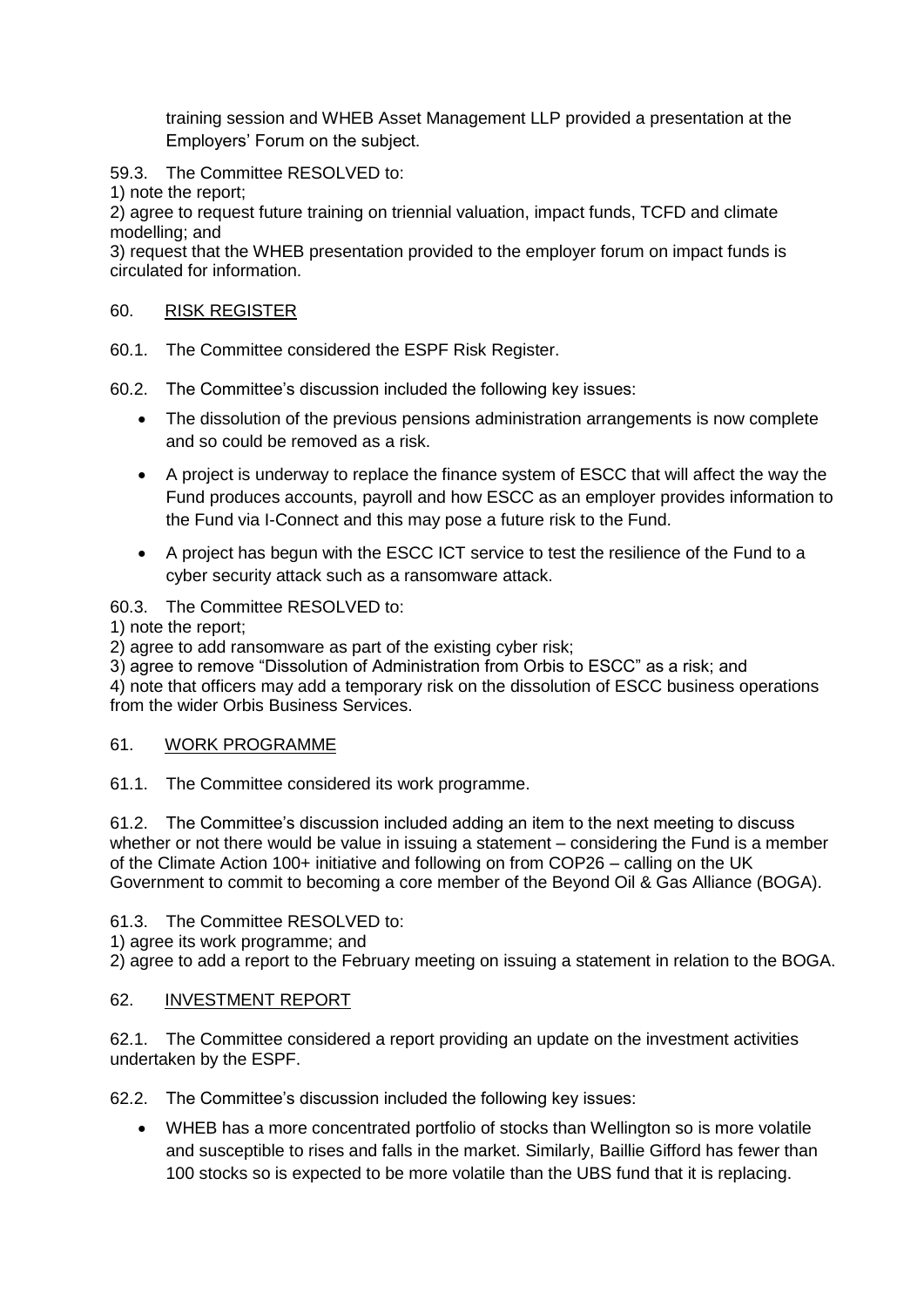- There is limited value in the performance measure "since inception". The meaning of the term is not clear, i.e., does it mean since the investment manager was founded or when ESPF decided to invest with them; and it makes comparisons difficult, as some investment managers have been with the Fund far longer than others.
- Equities have performed well for the Fund for several years now, but the future is not looking as promising. Inflation is increasing on a sustained level above 3% and, in response, there are clearly signs of governments and central banks beginning to plan to enact monetary policies that will restrict the flow of money supply through raising interest rates, which will make equities a less attractive asset class and could also cause a recession if enacted too soon, further reducing equity's value. Whilst the UK and other countries do now seem to be in a period of inflation it may not be a long-term issue, as it appears the inflation is supply-led rather than demand-led. It could, however, become self-replicating should people begin demanding pay rises to meet the rising costs of inflation.
- Whilst 40% of the Fund's value is in equities, there are a number of other asset classes in the overall portfolio of the Fund that are designed to protect against inflation. Private equity and credit will do better than equity; private equity is less volatile than the listed market as performance is reported on a quarterly basis that smooths out fluctuations in value. Private equity managers are also well placed in this scenario to fund poorly performing companies struggling from the effect of inflation, which will benefit them as the companies recover. Infrastructure and property are designed to protect against inflation as they track inflation quite closely and infrastructure provides an attractive return on investment. Ruffer's diversified growth fund is also designed to offer inflation protection via its choice of asset universe. Finally, in terms of equities themselves, value equities offer more resilience than growth equities, and the Fund has exposure to the former through its investments held by Longview.
- The Fund is currently overweight in equities to its strategic asset allocation due to strategic changes still to be implemented such as global open-ended infrastructure and inflation linked property, although suitable managers have not yet been identified. Isio will investigate further and produce a future report on possible infrastructure managers, as infrastructure remains outside of ACCESS and the time frames associated with this asset class being available through the pool impact the Funds strategy implementation. Increasing the Fund's exposure to inflation linked property and infrastructure will offer further inflationary protection, however, it is likely to be costly as they are now in high demand. Rebalancing was discussed, although there are limited options due to strategy implementation timeframes, so officers and advisers to look into further.
- Whilst an infrastructure fund is planned by ACCESS, it is several years away and an open-ended infrastructure fund does provide the Fund with the option of transferring to the ACCESS offering if it is financially viable. Conversely, the ACCESS pool may wish to adopt existing ACCESS Funds infrastructure investments if it looks worthwhile.
- Equity remains an important asset class as it provides growth to the Fund, which is necessary as the Fund's membership continues to increase. Equities may also pay out dividends, which are not vital for the Fund as it is cash neutral, however, these too can become less common in inflationary periods as the companies are less likely to be making profit.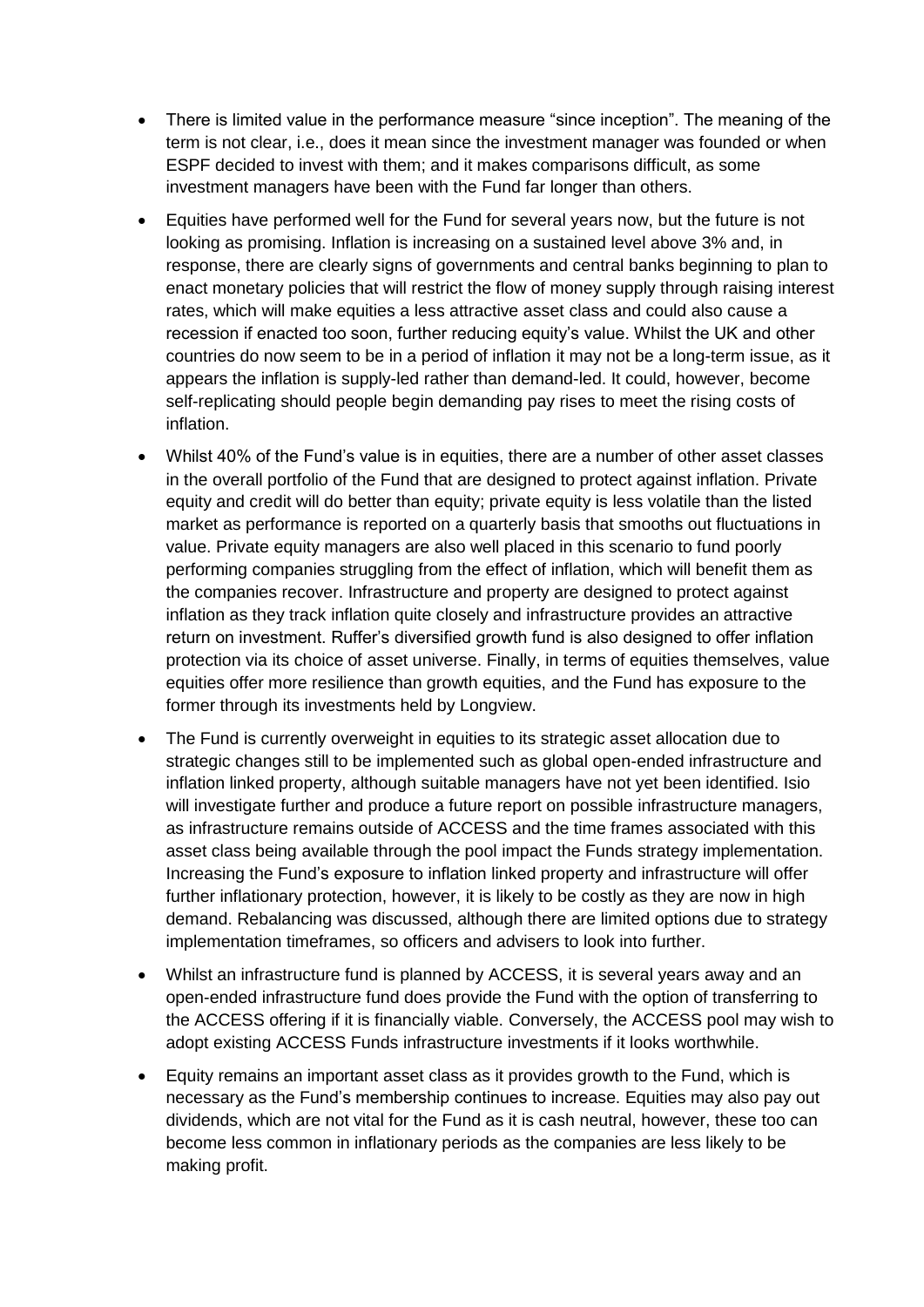- Inflation also decreases liabilities of a Fund by decreasing the value of the paid pensions and reducing the discount rate of the Fund, although there is not identical correlation between the two, and this will have a balancing effect on the Fund.
- Understanding how the different fund managers are performing against each other and how their different portfolios correlate to protect and grow the Fund would be helpful for the Committee to understand given the current uncertainties. The impact of inflation on the performance against benchmark is also important to understand.
- Schroders' property fund is a 'fund of funds' and is invested in a privately funded vehicle with Civitas, which was the recent victim of a short seller. The Fund's own holdings in Schroder were not affected by this event.
- Schroders currently holds 6.8% of the Fund's assets that it is responsible for in cash.
- The Fund has agreed already to reduce its asset allocation in property from 8% to 7%. Isio will investigate whether this cash is planned for investment elsewhere by Schroders or could be taken out to be put into infrastructure assets, as agreed by the Committee in July. This could be a good opportunity due to the high cost in divesting from property, e.g., paying for stamp duty.
- Property assets remain outside of ACCESS currently due to the illiquidity of the asset which are not yet available on the Pool. Property is a difficult class to move into LGPS pools because some LGPS funds invest in it directly and others used fund of funds like Schroders. This makes it hard to bring the assets together and those who directly invest would not make much of a saving.
- The energy transition of commercial property remains a considerable risk to the Fund because of this illiquidity and requirement of considerable retrofitting of offices and other buildings.

## 62.3. The Committee RESOLVED to:

## 1) note the report;

2) request that future quarterly monitoring reports include for all investment managers a 5-year performance column rather than "since inception" column;

3) request that Isio produces a correlation table in the next quarterly report showing how the different investment manager's portfolios overlap and how each is performing relative to the other; and

4) request that Isio produces a report looking at the impact of secular inflation on portfolio assets and liabilities.

## 63. EXCLUSION OF THE PUBLIC AND PRESS

63.1 The Committee RESOLVED to exclude the public and press from the meeting for the remaining agenda item on the grounds that if the public and press were present there would be disclosure to them of exempt information as specified in paragraph 3 of Part 1 of the Local Government Act 1972 (as amended), namely information relating to the financial or business affairs of any particular person (including the authority holding that information).

## 64. INVESTMENT REPORT

64.1 The Committee considered a report providing an update on the investment activities undertaken by the Fund.

64.2 A summary of the discussion is set out in an exempt minute.